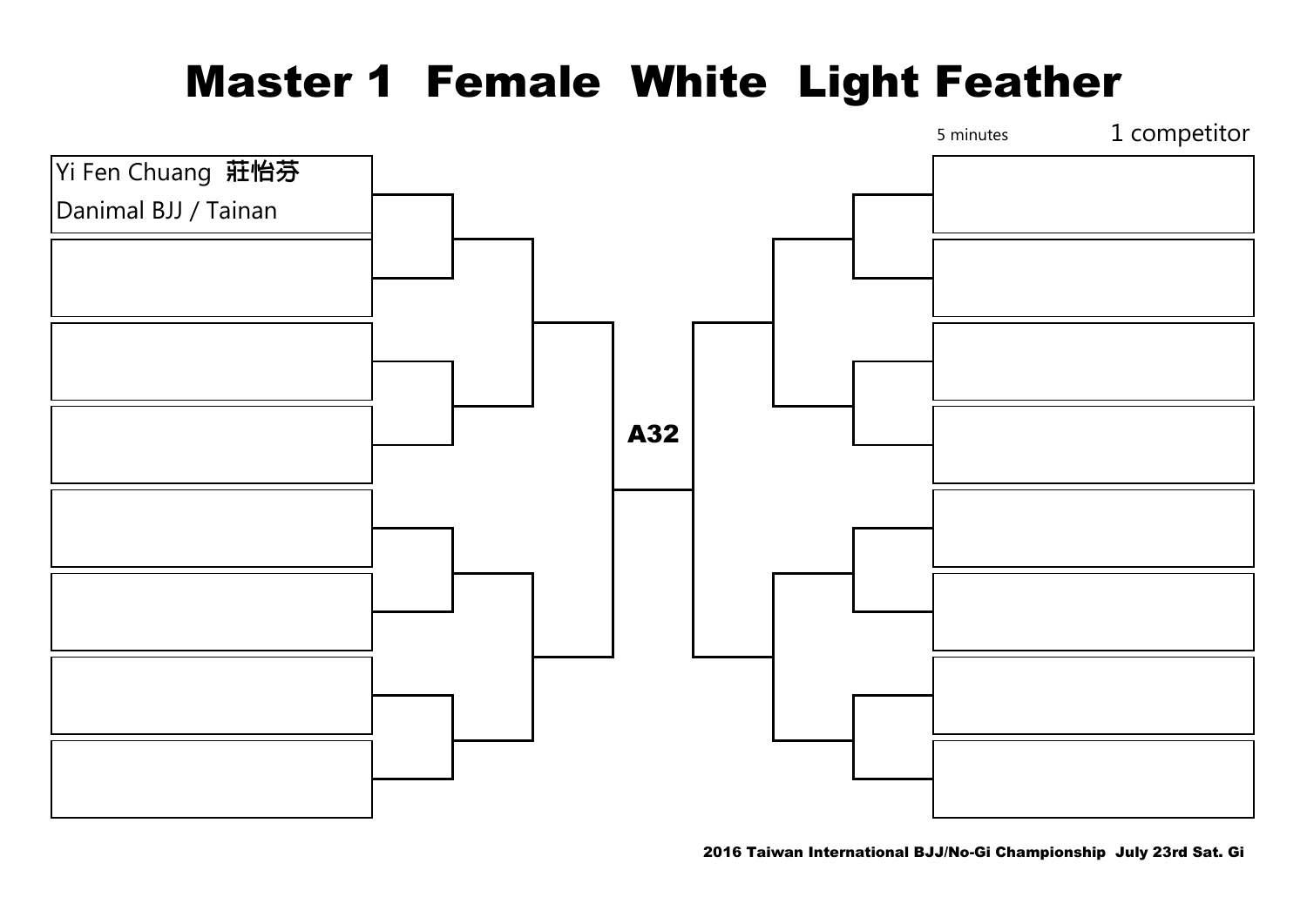#### Master 1 Female White Light

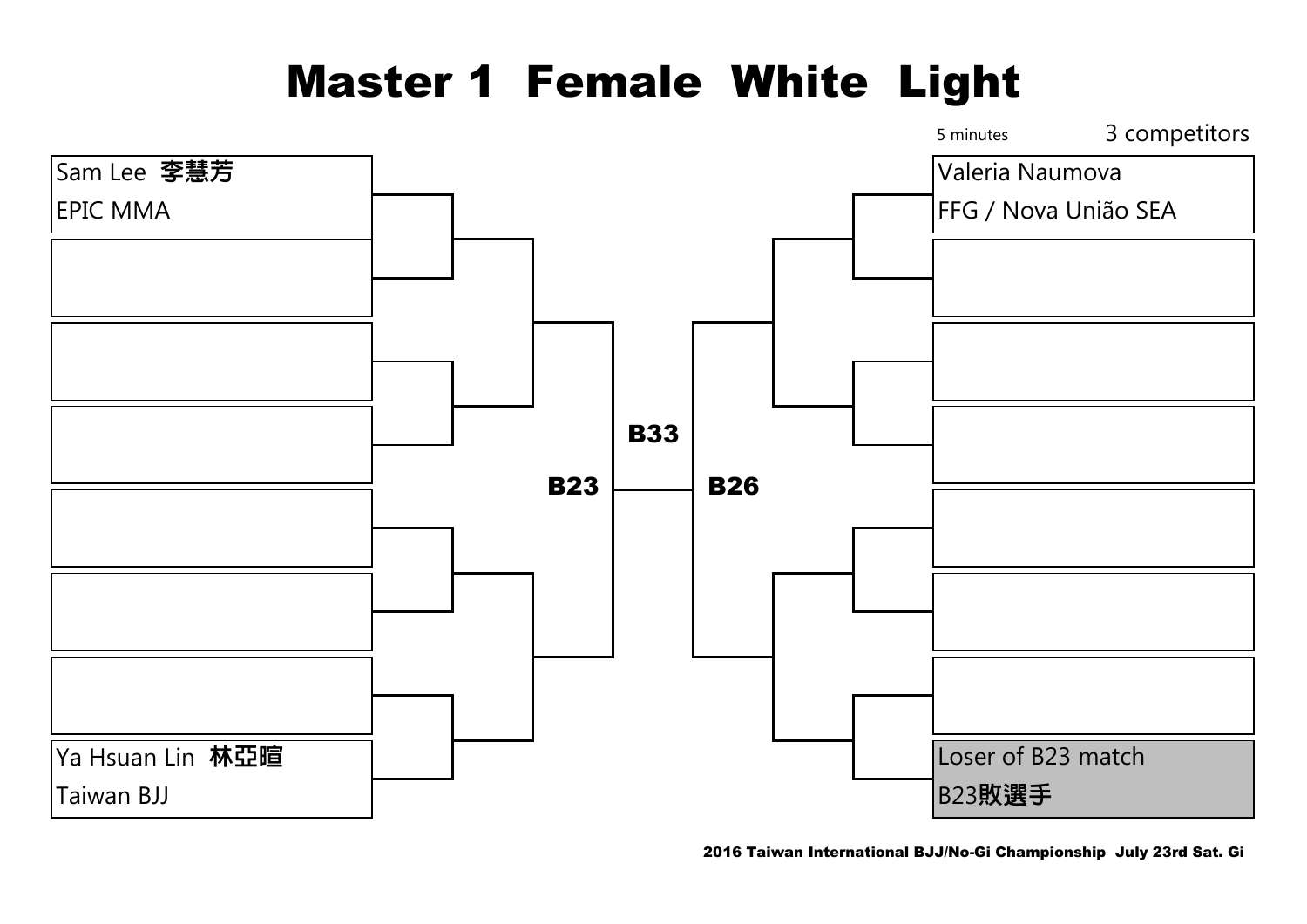# Master 1 White Light Feather

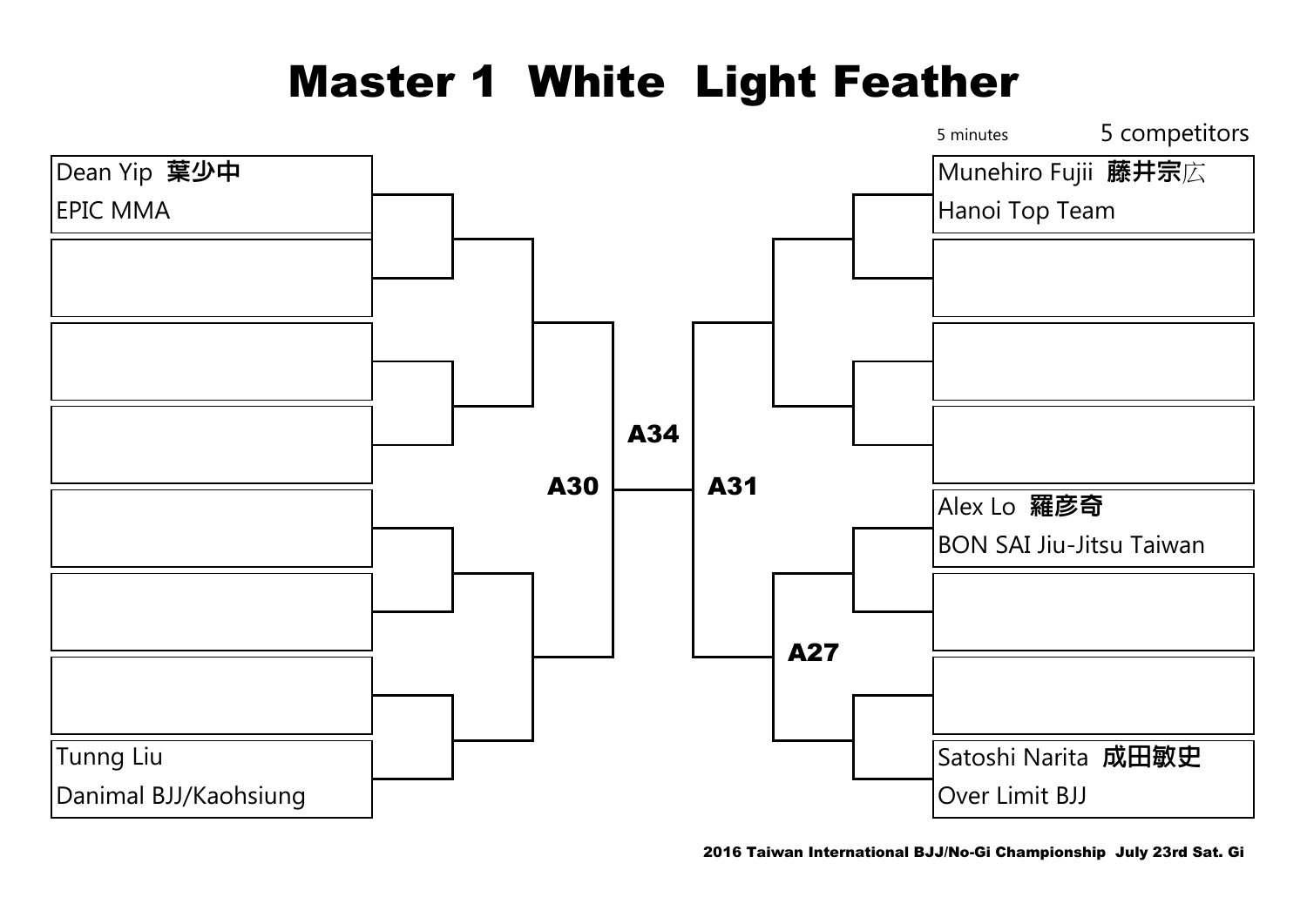# Master 1 White Feather

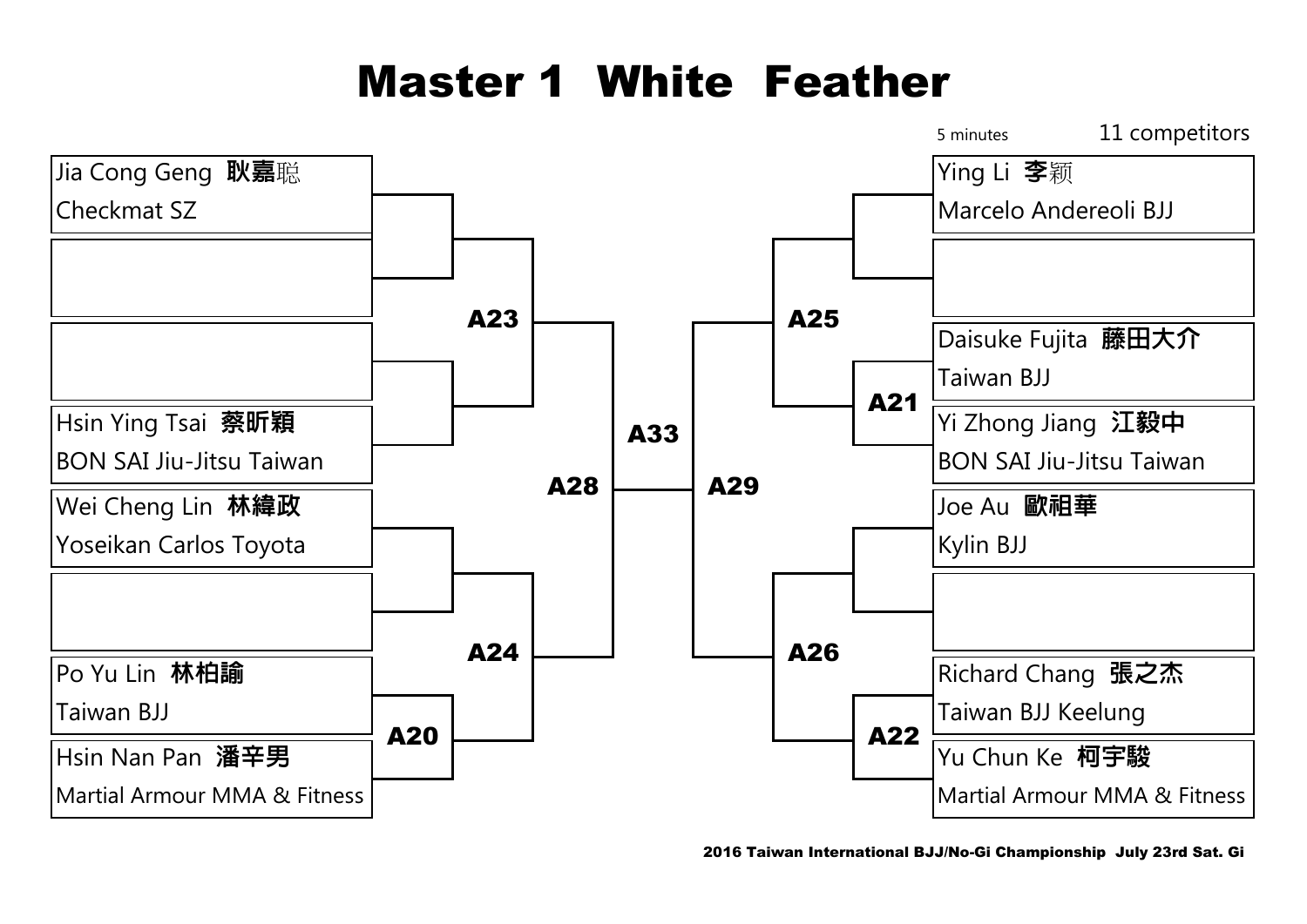# Master 1 White Light

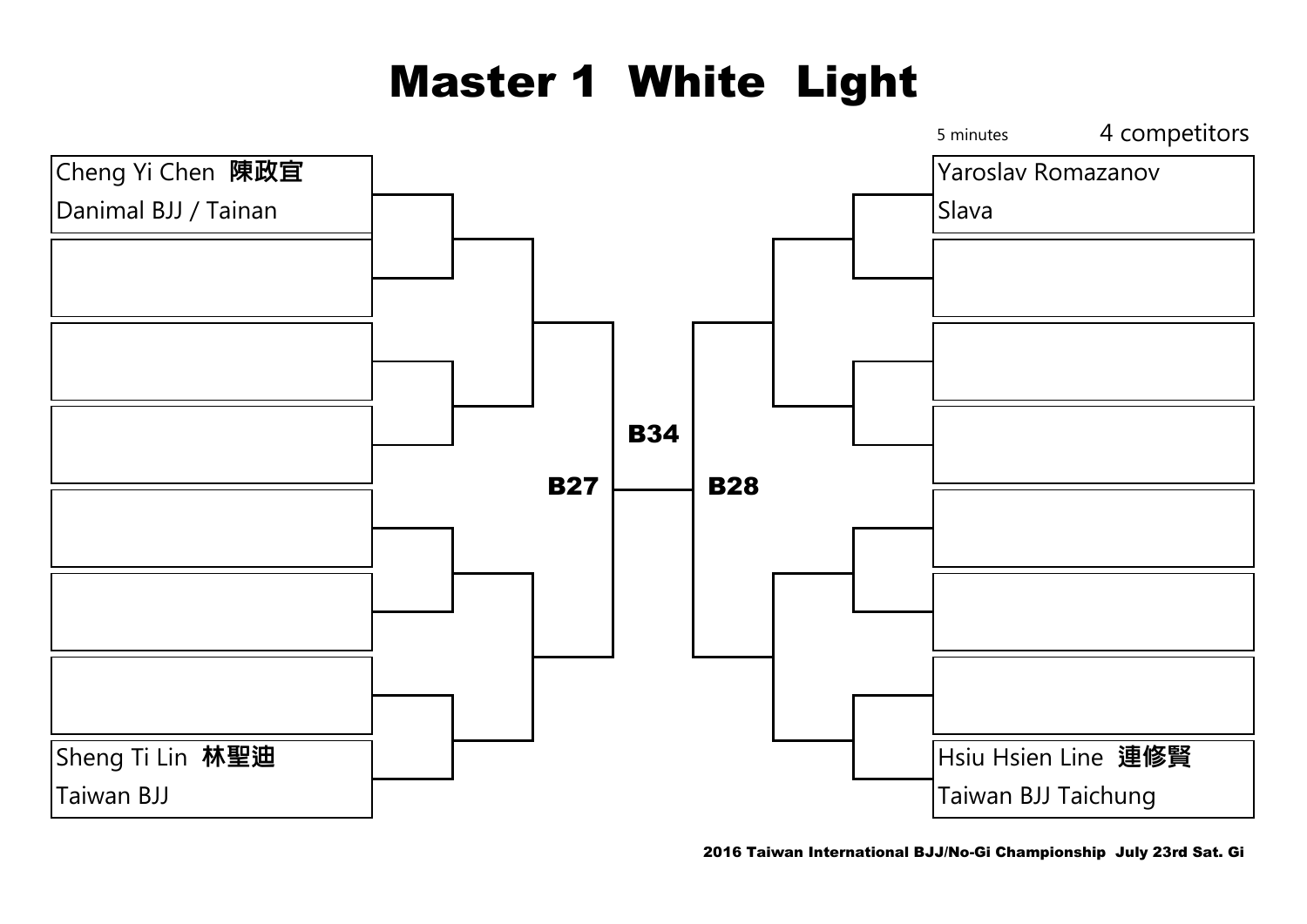# Master 1 White Middle

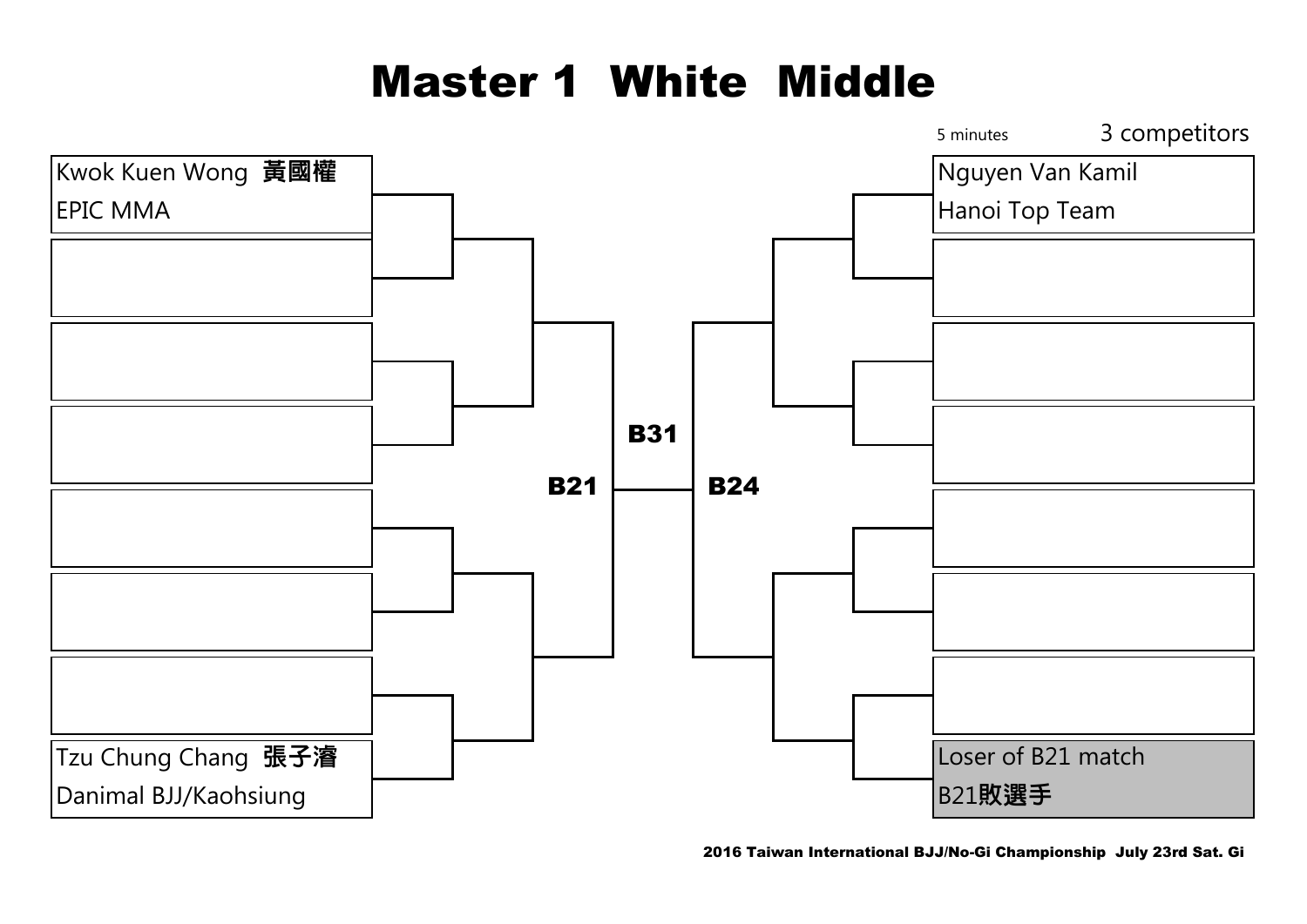## Master 1 White Medium Heavy